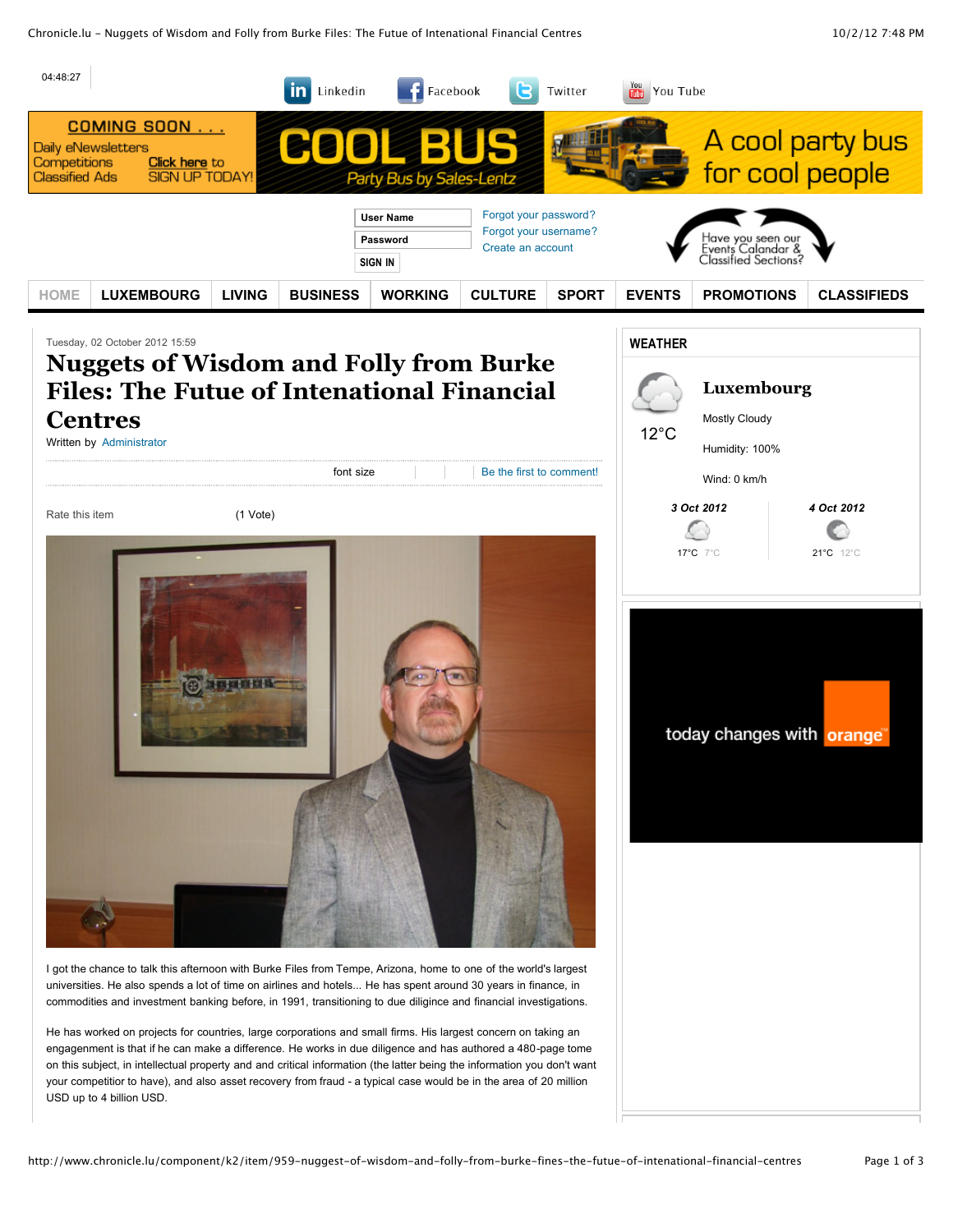### Chronicle.lu - Nuggets of Wisdom and Folly from Burke Files: The Futue of Intenational Financial Centres 10/2/12 7:48 PM

In 1986 he started to work with offshore financial centres and has participated in drafting legislation in such areas **FACEBOOK** and continues to be active in working with instituions and governments to both understand the nature of their clients so that choices can be made on a fully-informed basis, to avoid being a defendant and incurring reputational damage, as well as offshore governemets on legislative matters and anticipation of the future in terms of economic perspectives.

Offshore in the past used to be just about tax or privacy, i.e. advantages in law, but now while the advantages should still be maintained in the areas of commerce that carry with them undue economic friction, e.g. taxes, regulation and knowledge, they now have to look beyond finance. Examples such as medicine, some research, intellectual property and critical information, are all fertile areas.

In all developed nations, each has their own version of poorly though-through, well-intentioned, overlapping and contradictory rules, laws and regulations. This will continue to give international financial centres their opportunities to thrive.

He said that Luxembourg has been a quiet pioneer for many years and it, while continuing to remain different, will help provide a more robust foundation for not only its people but for other parts of the EU. What makes him apprehensive is the constant striving for a unanimity in the way all banks operate in the EU, or even in the US. A population that is so identical in how its exist and operate will inevitably all fail, and all in the same way. Unanimity does not provide strength or a more robust financial system but quite the reverse.

He asks why people should come to listed to speakers, professionals from different countries when local communities have very good methods of sharing best practices. However, brining someone from the outsie, you can learn from how they address challenges and learn from how they approached those challenges. Burke Files has worked in over 40 countries world-wide and brings with him "nuggets of wisdom and folly" from many different places across the world and stressed that the same solution to the same problem is not always appropriate in different places - e.g. tackling corruption in the US is very different in tackling corruption in China.

Interfima has been a champion of continuing professional education in many countries around the world for many yearts. They have specialised in selecting some very interesting and very experienced presenters that bring something that he has not seen from any other group. Burke Files has been working with Interfima for the past year, in Istanbul and Portugal and will be in Luxembourg with Interfima in Q1 in 2013, talking about the future of international financial centres.

Photos by Geoff THOMPSON

#### Read **92** times





**[ADMINISTRATOR](http://www.chronicle.lu/component/k2/itemlist/user/42-administrator)**

# **LATEST FROM ADMINISTRATOR**

| 4G Leadership Seminar: Advice for Next Generation Leaders |  |
|-----------------------------------------------------------|--|
| Average Luxembourg House Price at €583,549                |  |
| 5th Edition of Just Arrived Guide Launched                |  |
| Mobile Payments at the Centre of Attention                |  |
| <b>Tango Unveils 4G Services</b>                          |  |

| <b>Chronicle.lu</b><br>Like    |                                                                                                                                                                 |
|--------------------------------|-----------------------------------------------------------------------------------------------------------------------------------------------------------------|
| Chronicle.lu                   |                                                                                                                                                                 |
| Nuggest of Wisdom and          |                                                                                                                                                                 |
| Folly from Burke Files: The    |                                                                                                                                                                 |
| Futue of Intenational          |                                                                                                                                                                 |
| <b>Financial Centres</b>       |                                                                                                                                                                 |
| http://tinyurl.com/8kb5qn<br>8 |                                                                                                                                                                 |
|                                | <b>Nuggest of</b><br><b>Wisdom and</b><br><b>Folly from</b><br><b>Burke Files:</b><br>The Futue of<br><b>Intenational</b><br><b>Financial</b><br><b>Centres</b> |
|                                | www.chronicle                                                                                                                                                   |
| Facebook social plugin         |                                                                                                                                                                 |

*Last modified on Wednesday, 03 October 2012 00:00*